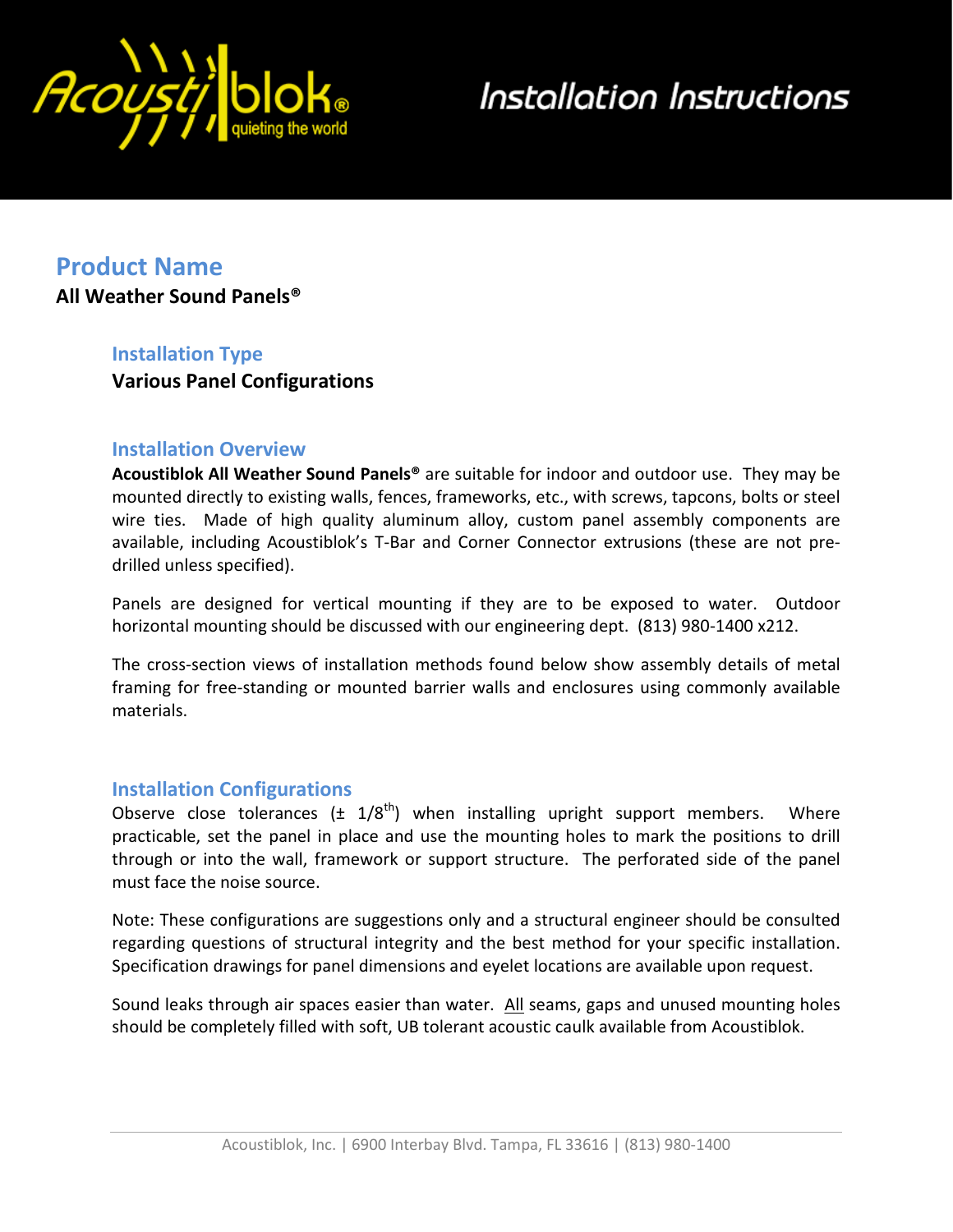

# **Installation Instructions**



Panels are designed to be mounted vertically. If panels are to be mounted at an angle, (with perforation on the downside) Acoustiblok highly recommends sealing the solid aluminum to the frame of the panel with the Acoustiblok FCA10 adhesive and also seal up any drain holes in the frame which may be on the top side, leaving the drain holes on the bottom side open.

#### **Panel Storage**

#### **Exposed to Water**

Panels should always be stored vertically, on their side edge. They should not be stored flat on the front or back, as panels laying flat do not drain properly. This can possibly cause saturation and internal damage, as well as increasing the weight of the panel.

Flat storage of a panel when exposed to water can results in mineral stains on the flat aluminum surfaces after the water evaporates. If the AWSP shipping crate is to be left on the jobsite unopened, we recommend covering the entire crate with a plastic sheet or tarp to prevent rain water damage to the OSB crate material and the panels inside.